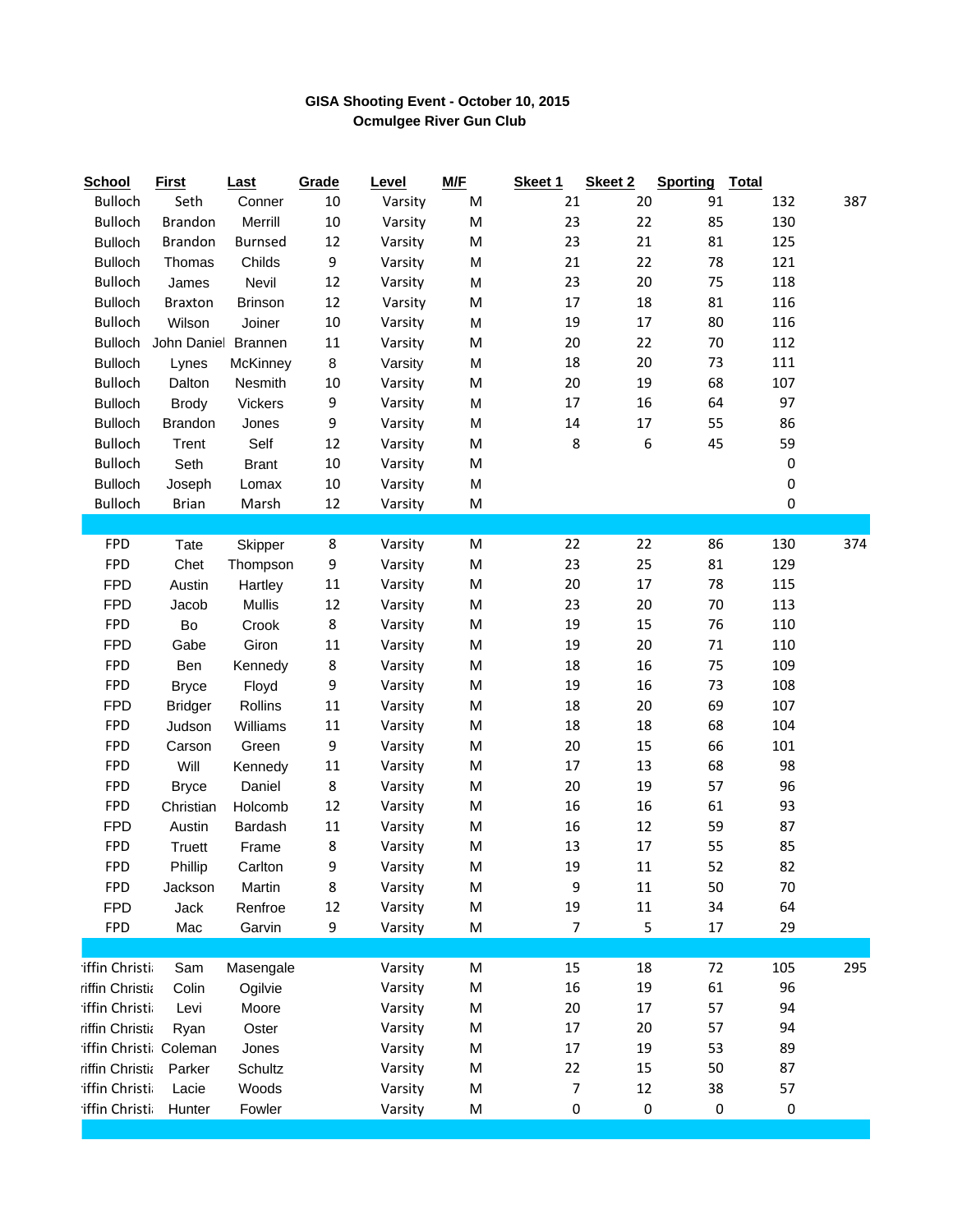| <b>JHA</b>           | Cole                       | Barrett                               | 11     | Varsity            | M           | 22            | 25     | 86     | 133 | 343 |
|----------------------|----------------------------|---------------------------------------|--------|--------------------|-------------|---------------|--------|--------|-----|-----|
| <b>JHA</b>           | Hagen                      | Young                                 | 8      | Varsity            | ${\sf M}$   | $20\,$        | 21     | 70     | 111 |     |
| <b>JHA</b>           | Hunter                     | Griffin                               | 9      | Varsity            | M           | 20            | 16     | 63     | 99  |     |
|                      |                            |                                       |        |                    |             |               |        |        |     |     |
| Stratford            | Davis                      | Jones                                 | 11     | Varsity            | M           | 23            | 22     | 90     | 135 | 390 |
| Stratford            | Brannen                    | Suggs                                 | 10     | Varsity            | M           | 23            | 22     | 83     | 128 |     |
| Stratford            | Clifton                    | Olmstead                              | 10     | Varsity            | M           | 21            | 23     | 83     | 127 |     |
| Stratford            | George                     | Lind                                  | 12     | Varsity            | M           | 19            | 22     | 78     | 119 |     |
| Stratford            | Nate                       | Jones                                 | 8      | Varsity            | M           | 18            | 21     | 76     | 115 |     |
| Stratford            | John                       | McMaster                              | 10     | Varsity            | M           | 17            | 23     | $70\,$ | 110 |     |
| Stratford            | Loy                        | Sheridan                              | 11     | Varsity            | M           | 22            | 22     | 66     | 110 |     |
|                      | Stratford ohn Morga Manley |                                       | 9      | Varsity            | M           | 23            | 19     | 65     | 107 |     |
| Stratford            | Blake                      | Hendley                               | 11     | Varsity            | M           | $20\,$        | 20     | 65     | 105 |     |
| Stratford            | Bobby                      | McCord                                | 9      | Varsity            | M           | 21            | 20     | 64     | 105 |     |
| Stratford            | J.T.                       | Carter                                | 8      | Varsity            | M           | 18            | 20     | 65     | 103 |     |
| Stratford            | Cole                       | Gilleland                             | 10     | Varsity            | M           | 22            | 20     | 58     | 100 |     |
| Stratford            | Dylan                      | Reynolds                              | 9      | Varsity            | M           | 17            | 21     | 61     | 99  |     |
| Stratford            | Aden                       | Reynolds                              | 8      | Varsity            | M           | 12            | 17     | 66     | 95  |     |
| Stratford            | Christian                  | Groselle                              | 8      | Varsity            | M           | 9             | 15     | 69     | 93  |     |
| Stratford            | Lucas                      | <b>Brewer</b>                         | 9      | Varsity            | M           | 15            | 20     | 57     | 92  |     |
| Stratford            | Carter                     | Eddlemon                              | 8      | Varsity            | M           | 19            | 18     | 55     | 92  |     |
| Stratford            | O'Neil                     | McGean                                | 8      | Varsity            | M           | 18            | 21     | 51     | 90  |     |
| Stratford            | Jeffery                    | Hale                                  | 10     | Varsity            | M           | 23            | 20     | 44     | 87  |     |
| Stratford            | Jack                       | Evans                                 | 12     | Varsity            | M           | 15            | $11\,$ | 58     | 84  |     |
| Stratford            | Avery                      | Layton                                | 12     | Varsity            | F           | $11\,$        | 14     | 53     | 78  |     |
| Stratford            | Lucy                       | Lee                                   | 10     | Varsity            | F           | 14            | $11\,$ | 51     | 76  |     |
|                      |                            |                                       |        |                    |             |               |        |        |     |     |
| Tattnall             | Alex                       | Endreson                              | 10     | Varsity            | M           | 22            | 20     | 72     | 114 | 336 |
| Tattnall             | Conner                     | James                                 | 11     | Varsity            | M           | 21            | 20     | 70     | 111 |     |
| <b>Tattnall</b>      | Evan                       | Kelley                                | 9      | Varsity            | M           | $20\,$        | 17     | 74     | 111 |     |
| Tattnall             | Ashton                     | Chambers                              | 8      | Varsity            | M           | 16            | 20     | 69     | 105 |     |
| Tattnall             | Tee                        | Hobbs                                 | 8      |                    | M           | 18            | 16     | 67     | 101 |     |
|                      |                            |                                       |        | Varsity            |             |               |        |        |     |     |
| Tiftarea             | Ambus                      | Powell                                | 9      | Varsity            | M           | 23            | 23     | 81     | 127 | 353 |
| Tiftarea             |                            | Hartsfield                            | 9      | Varsity            | M           | 20            | 18     | 84     | 122 |     |
| Tiftarea             | Hunter<br>Cameron          | <b>Barbee</b>                         | 12     | Varsity            | M           | 22            | 18     | 64     | 104 |     |
| Tiftarea             | Will                       | Knight                                |        | Varsity            | M           | 17            | 19     | 66     | 102 |     |
| Tiftarea             | Jake                       | Wilson                                | 9<br>9 | Varsity            | M           | 20            | 18     | 63     | 101 |     |
| Tiftarea             | Reid                       | McCard                                |        |                    | M           |               | 15     | 66     | 100 |     |
| Tiftarea             |                            |                                       | 8<br>8 | Varsity<br>Varsity | M           | 19<br>$\,8\,$ | 15     | 73     | 96  |     |
|                      | Hunter                     | Hancock                               |        |                    |             |               |        |        |     |     |
| Tiftarea<br>Tiftarea | Conner                     | <b>Barbee</b>                         | 8      | Varsity            | M           | 14            | 7      | 46     | 67  |     |
|                      | Rachel                     | Wilson                                | 11     | Varsity            | F           | $10\,$        | $12\,$ |        | 22  |     |
|                      |                            |                                       |        |                    |             |               |        |        |     |     |
| Westfield            | Drake                      | Jones                                 |        | Varsity            | M           | 24            | 22     | 76     | 122 | 331 |
| Westfield            | Cody                       | <b>Bodrey</b>                         |        | Varsity            | M           | 22            | 24     | 75     | 121 |     |
| Westfield            | <b>Bryson</b>              | Hayes                                 |        | Varsity            | M           | 13            | $12\,$ | 63     | 88  |     |
| Westfield            | Carson                     | Mathis                                |        | Varsity            | M           | $10\,$        | 9      | 60     | 79  |     |
| Westfield            | Evan                       | Lester                                |        | Varsity            | M           | 12            | $10\,$ | 51     | 73  |     |
|                      |                            | <b>Westfield Cheryl Anne Matthews</b> |        | Varsity            | $\mathsf F$ | $12\,$        | $12\,$ | 42     | 66  |     |
| Westfield            | Jack                       | McClain                               |        | Varsity            | M           | $10\,$        | $10\,$ | 23     | 43  |     |
|                      |                            |                                       |        |                    |             |               |        |        |     |     |
| Westwood Delaney     |                            | Calhoun                               | 10     | Varsity            | F           | 21            | 19     | 61     | 101 | 101 |